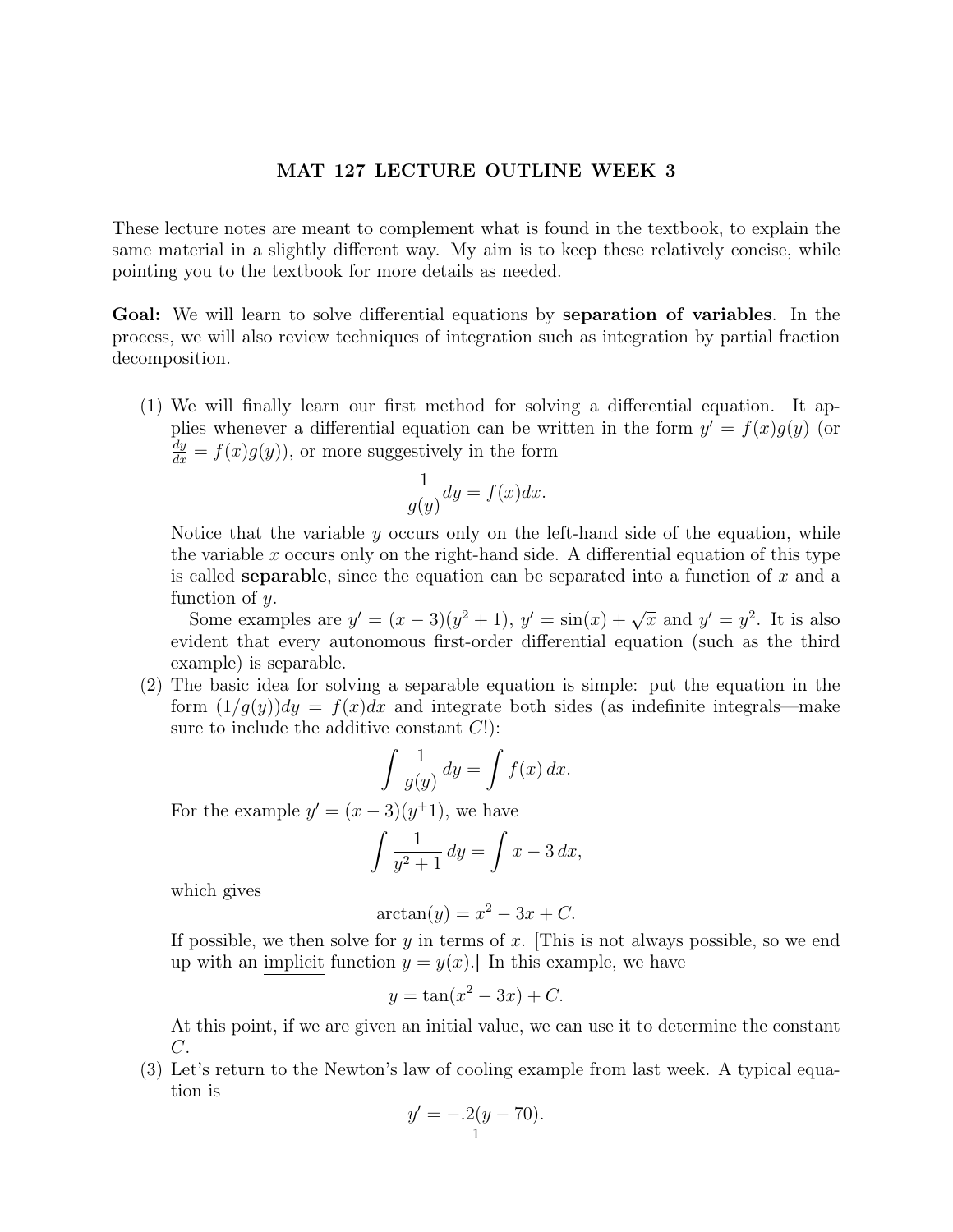We have then

$$
\int \frac{1}{y - 70} \, dy = -.2 \int dx
$$
  
\n
$$
\implies \ln|y - 70| = -.2x + C
$$
  
\n
$$
\implies |y - 70| = e^{-.2x + C}.
$$

Don't forget the absolute value sign around " $y - 70$ ". The absolute value sign can be removed by writing the solution in the form

$$
y = 70 + ce^{-.2x},
$$

where  $c = \pm e^C$ . Since C is an undetermined constant, it's fine to replace C with some other undetermined constant that achieves the same thing like the c here.

Say we're given an initial value  $y(0) = 55$ . Then we have  $55 = 70 + c \cdot 1$ , so that  $c = -15$ . So the particular solution is

$$
y = 70 - 15e^{-.2x}.
$$

(4) Let's return to the subject of mathematical modelling: creating a mathematical model to represent a physical situation. We've already seen a couple examples: temperature and projectile motion. In the homework you'll do projectile motion with air resistance, which we've generally neglected in calculus up to this point.

A type of problem we'll look at now is a mixing problem; see also Example 4.12 in the book. Imagine a tank containing a fluid with a certain concentration of salt. Let's say the tank initially contains 100 liters of water with 6 kilograms of salt. We open a plug and let the salty water drain out of the tank at a rate of 2 liters per minute. At the same time, we start adding water at the same rate of 2 liters per minute with a concentration of .2 kilograms per liter. Thus the volume of water in the tank remains constant. The problem is to find the amount of salt in the tank as a function of time.

We can frame this problem as a differential equation. Let  $u(t)$  denote the amount of salt in the tank as a function of time. The function  $u(t)$  is controlled by the inflow and outflow of salt. Each minute, the tank loses 1/50th of its salt. On the other hand, it gains a constant  $\ddot{A}$  kilograms of salt per minute.

This gives  $u'(t) = 0.4 - u(t)/50$  or  $u' = (20 - u)/50$ . We can now solve this differential equation similarly to the Newton's law of cooling example:

$$
\int \frac{1}{20 - u} du = \int \frac{1}{50} dt
$$
  
\n
$$
\implies -\ln|20 - u| = \frac{t}{50} + C
$$
  
\n
$$
\implies |20 - u| = e^{-t/50 - C} = e^{-C} \cdot e^{-t/50}
$$
  
\n
$$
\implies u = 20 - C_1 e^{-t/50} \text{ (where } C_1 = \pm e^{-C}).
$$

This is the general solution. For the particular solution to our initial value problem, we have  $u(0) = 6 = 20 - C_1 e^0 = 20 - C_1$ , so that  $C_1 = 14$ . So the solution is  $u(t) = 20 - 14e^{-t/50}.$ 

(5) Any separable equation can be solved this way, though often the difficult step is to actually do the integrals. All the techniques of integration you've learned before will